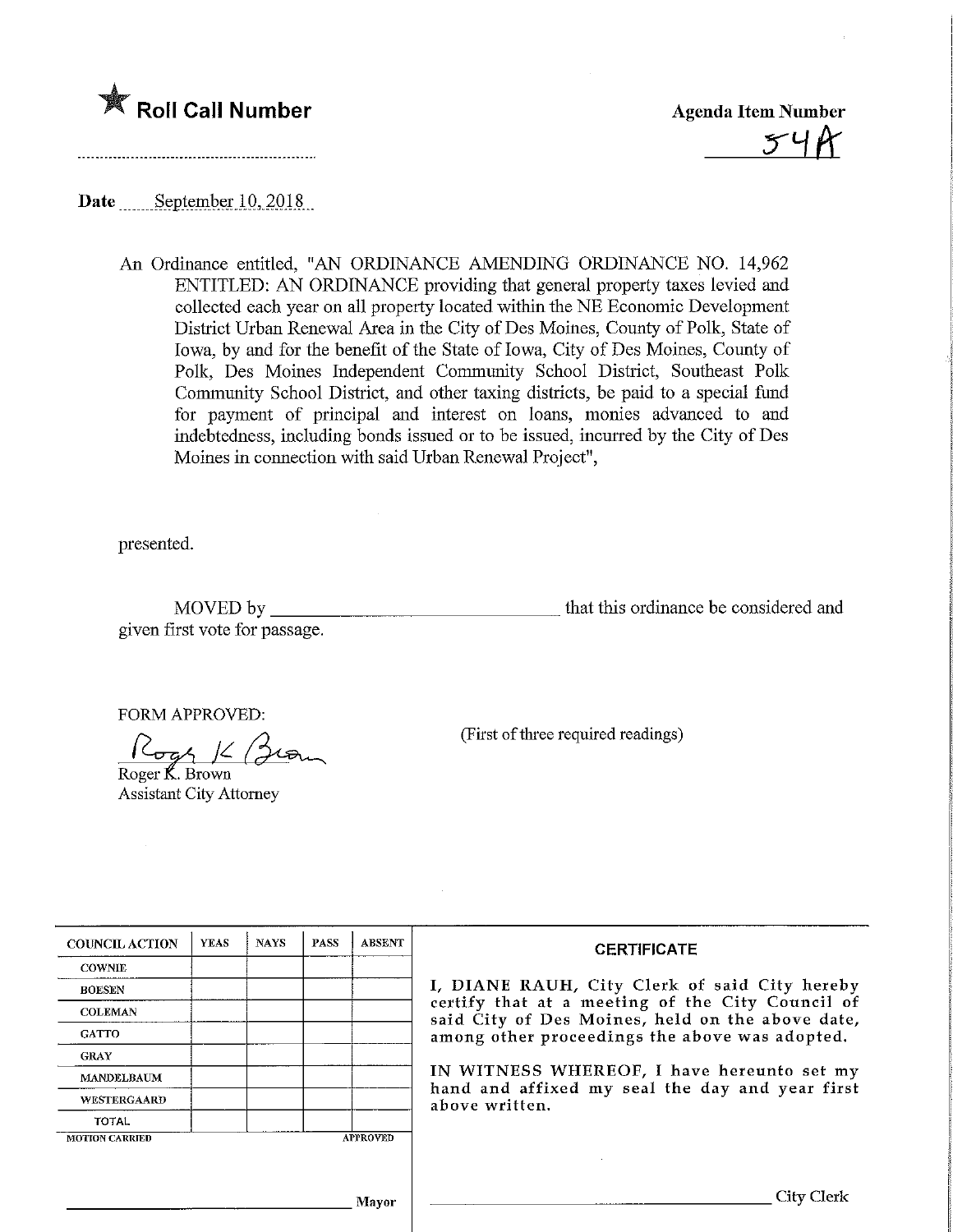### ORDINANCE NO.

### AN ORDINANCE AMENDING ORDINANCE NO. 14,962 ENTITLED:

AN ORDINANCE providing that general property taxes levied and collected each year on all property located within the NE Economic Development District Urban Renewal Area in the City of Des Moines, County of Polk, State of Iowa, by and for the benefit of the State of Iowa, City of Des Moines, County of Polk, Des Moines Independent Community School District, Southeast Polk Community School District, and other taxing districts, be paid to a special fund for payment of principal and interest on loans, monies advanced to and indebtedness, mcludmg bonds issued or to be issued, mcurred by the City of Des Moines in connection with said Urban Renewal Project.

WHEREAS, the City Council of the City of Des Moines, Iowa, has heretofore by Ordinance No. 14,962, provided for the division of revenue from taxes within the NE Economic Development District Urban Renewal Area (such original area is hereinafter referred to as the "Original Area"), pursuant to Section 403.19 of the 2017 Code of Iowa, as amended; and,

WHEREAS, by the First Amendment to the NE Economic Development District Urban Renewal Plan, after public notice and hearing as prescribed by law, said Urban Renewal Plan was amended and adopted to:

- a Change the name of the Urban Renewal Area from the "NE Economic Development District Urban Renewal Area" to the "NE Hubbell Avenue Urban Renewal Area";
- a Change the name of the Urban Renewal Plan from "NE Economic Development Disb'ict Urban Renewal Plan" to "NE Hubbell Avenue Urban Renewal Plan";
- a Expand the Urban Renewal Area to mclude an adjouiing 42 acre tract of land hereinafter referred to as the "2018 Expansion Area"); and,

WHEREAS, the following enactment is necessary to accomplish the objectives described above and in the NE Hubbell Avenue Urban Renewal Plan;

NOW, THEREFORE, BE IT ORDAINED BY THE CITY COUNCIL OF THE CITY OF DES MOINES, IOWA AS FOLLOWS:

Section 1. That Ordinance No. 14,962 is hereby amended to read as follows:

AN ORDINANCE providing that general property taxes levied and collected each year on all property located within the NE Hubbell Avenue Urban Renewal Area in the City of Des Moines, County of Polk, State of Iowa, by and for the benefit of the State of Iowa, City of Des Moines, County of Polk, Des Moines Independent Community School District, Southeast Polk Community School District, and other taxing districts, be paid to a special fund for payment of principal and interest on loans, monies advanced to and indebtedness, including bonds issued or to be issued, incurred by the City of Des Moines in connection with undertakings pursuant to the urban renewal plan for such urban renewal area.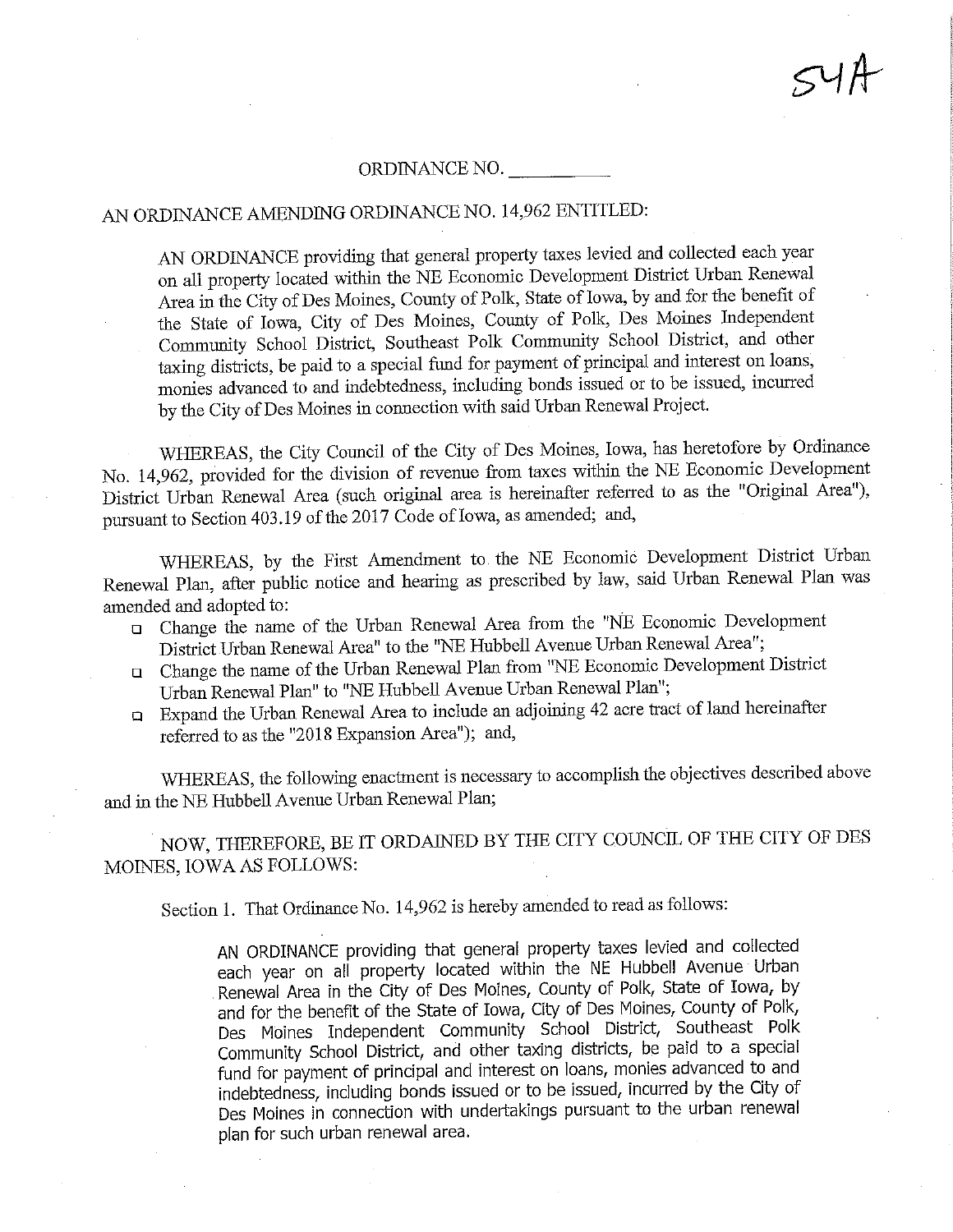WHEREAS, the City Council of the City of Des Moines, Iowa, after public notice and<br>hearing as prescribed by law and pursuant to Resolution passed and approved September 27, 2010, adopted an urban renewal plan titled "NE Economic Development District Urban  $2010$ , adopted an urban renewal project within the NE Economic Development District Rewal Plan" for an urban renewal project within the NE Economic District project within the NE Economic District Urban Renewal Area described as follows:

Original Area (original description)<br>Beginning at the point of intersection of the west line of the southeast quarter of the northwest quarter of Section 15, Township 79 North, Range 23 West of the 5<sup>th</sup> Principal Meridian with the westerly right-of-way line of Relocated United States Highway 65, as presently established; thence southeasterly along said westerly right-of-way line to its intersection with the south line of the northwest quarter of the northeast quarter of Section 22, Township 79 North, Range 23 West of the 5<sup>th</sup> P.M.; thence west along said south line to the southwest corner of the northwest quarter of the northeast quarter of said Section 22, also being on the east line of Broadway Business Park Plat 2, an official plat; thence south along the east line of Broadway Business Park Plat 2, also being the west line of the south half of the northeast quarter of said Section 22, to the southeast corner of said Broadway Business Park Plat 2, also being the southwest corner of the northeast quarter of said Section 22; thence west along the south line of said Broadway Business Park Plat 2 to the southwest corner of lot 12 of said Broadway Business Park Plat 2, also being the southeast corner of Lot B of Summersfield Plat 1, an official plat; thence west along the south line of said Lot B to its intersection with the southerly extension of the east line of Lot 20 of Summersfield Plat 1; thence north along said extension of the east line to the northernmost corner of said lot B, also being on the west line of Lot 12 of Broadway Business Park Plat 2, and also being on the east line of Summersfield Plat 1; thence north along the west line of Broadway Business Park Plat 2 to the northwest corner of Lot  $\frac{3}{4}$  of Broadway Business Park Plat 2, also being on the west line of the northeast quarter of the northwest quarter of Section 22, Township 79 North, Range 23 West of the  $5<sup>th</sup>$  P.M.; thence north along the west line of the northeast quarter of the northwest quarter of Section 22, Township 79 North, Range 23 West of the 5<sup>th</sup> P.M. to the southeast corner of Lot 45 of Glenn Acres, an official plat; thence west along the south line of said Glenn Acres to the southwest corner of Lot 42 of Glenn Acres; thence south along the east line of Lot A of Glenn Acres to its intersection with the easterly extension of the south line of Lot 41 of Glenn Acres; thence west across said Lot A to the southeast corner of Lot 41 of Glenn Acres; thence west along the south line of said Lot 41 to the southwest corner of said Lot 41; thence north 100 feet along the west line of said Lot 41; thence west along a line 100 feet north of and parallel with the south line of Lot 40 of Glenn Acres to the east line of Lot 39 of Glenn Acres; thence south along the east line of said Lot 39 and its southerly extension to the south line of Lot 37 of Glenn Acres; thence west along the south line of said Lot 37 to the southwest corner of said Lot 37; thence south along the east line of Lot 4 of Glenn Acres to the southeast corner of said Lot 4, also being an easterly corner of Lot 1 of Summersfield Plat 2, an official plat; thence southerly along the southerly extension of the east line of Lot 4 of Glenn Acres 46.43 feet to an easterly corner of Lot 1 of Summerfield Plat 2; thence west 27.63 feet to an easterly corner of said Lot 1;  $S$ ummerfield Plat  $Z_i$  thence west  $Z_i$  for all these south and  $\overline{S}$  for an east  $\overline{S}$  for  $\overline{S}$  for  $\overline{S}$  and  $\overline{S}$  for  $\overline{S}$  for  $\overline{S}$  for  $\overline{S}$  for  $\overline{S}$  for  $\overline{S}$  for  $\overline{S}$  for  $\overline{$ thence south 60.00 feet to the southeast corner of said  $\frac{1}{\sqrt{2}}$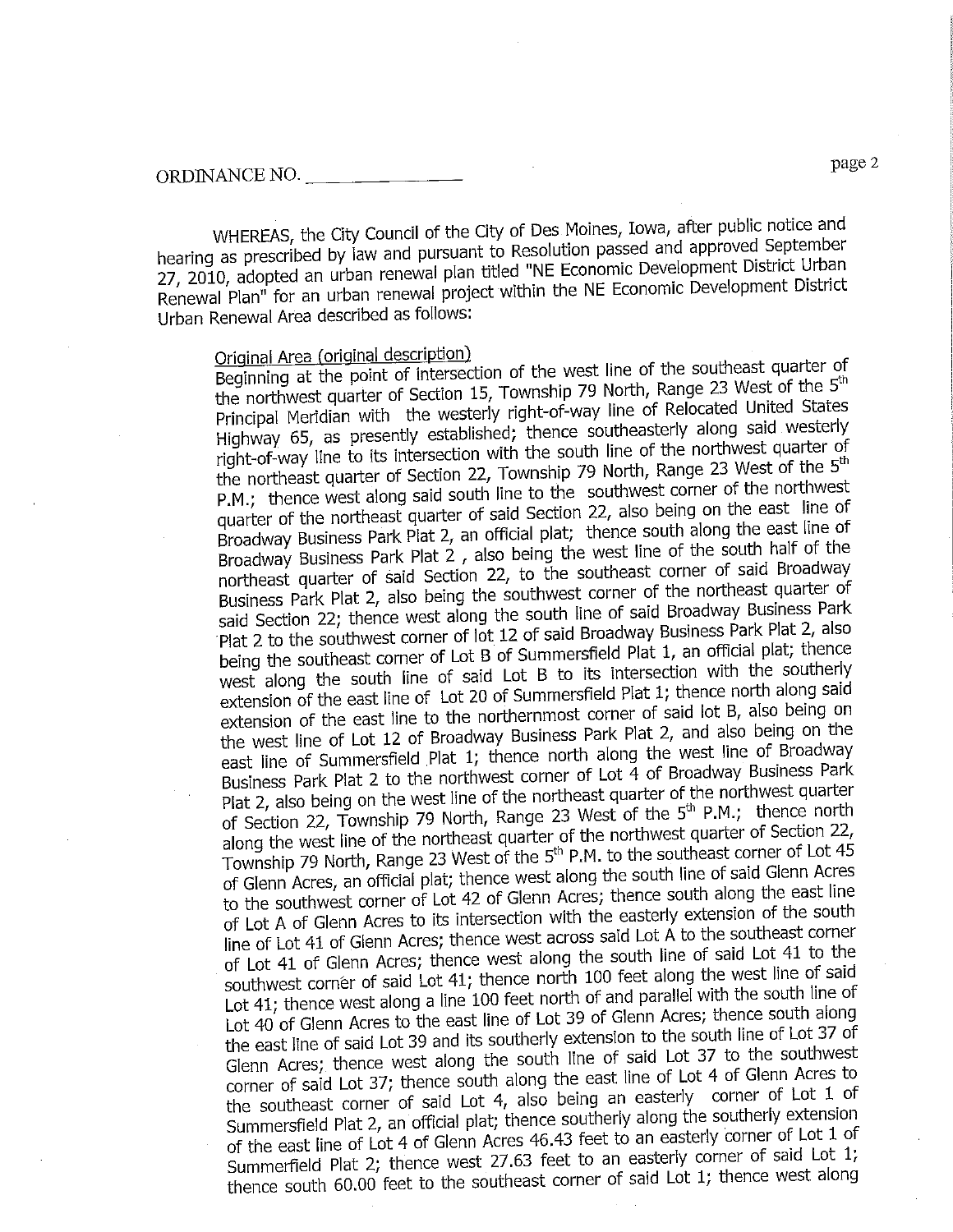the south line of said Lot 1 to the southwest corner of said Lot 1, also being on the<br>east right-of -way line of East 46<sup>th</sup> Street, as presently established; thence south east right-of-way line of East 46<sup>th</sup> Street to its intersection with the easterly extension of a line 250 feet north of and parallel with the south line of the north 100 acres of the northeast quarter of Section 21, Township 79 North, Range 23 West of the 5<sup>th</sup> P.M.; thence west across East 46<sup>th</sup> Street along said easterly extension to a point on the west right-of-way line of East 46<sup>th</sup> Street, said point being 250 feet north of the south line of the said north 100 acres; thence west 200 feet along a line 250 feet north of and parallel with the south line of the said north  $\overline{100}$  acres; thence south along a line parallel with and 200 feet west of the west right-of-way line of East 46<sup>th</sup> Street to the south line of the said north 100 acres; thence west along said south line of the north 100 acres to the east line of the west 2.9 acres of that portion of the north 100 acres of the northeast quarter of Section 21, Township 79 North, Range 23 West of the  $5<sup>th</sup>$  P.M. lying south of Hubbell Avenue, said east line also described in the deed to Robert W. Livers and Julia E. Livers recorded in Polk County, Iowa Recorder's book 11733 pages 664 and 665; thence south 13.0 feet along the southerly extension of the said east line of the west 2.9 acres; thence west along a line  $13.0$  feet south of and parallel with the said south line of the said north 100 acres of said northeast quarter to a point on the east line of Lot 9 of Capitol Heights No.2, an official plat, said point being 13.0 feet south of the northeast corner of said Lot 9; thence south along the east line of said Lot 9 to the southeast corner of said Lot 9; thence southwesterly along the southerly lines of Lots 9, 8 and 7 of Capitol Heights No.2 to the southwesterly corner of said Lot 7, also being on the easterly right-of-way line of East 44th Street, as presently established; thence southeasterly along said easterly right-of-way line to its intersection with the easterly extension of the southerly line of Lot 6 of Capitol Heights No. 2; thence southwesterly along said easterly extension across East 44th Street to the southeast corner of said Lot 6; thence southwesterly along the southerly line of Lots 6 and 5 of Capitol Heights No.2 to the southwest corner of said Lot 5, also being on the east line of Lot  $25$  of Capitol Heights Replat, an official plat; thence south along the said east line of said Lot 25 to an easterly corner of Parcel "G" of part of Lot 25 Capitol Heights Replat and part of the southeast quarter of the northeast quarter of Section 21, Township 79 North, Range 23 West of the 5<sup>th</sup> P.M. as recorded in Polk County, Iowa Recorder's book 13241 pages 282 and 283; thence south 47.82 feet to an easterly corner of said Parcel  $\tilde{C}$  "G"; thence southeasterly 80.00 feet to the southeast corner of said Parcel "G"; thence southwesterly 174.11 feet along the southerly line of said Parcel " $G''$  to the southernmost corner of said Parcel "G", also being on the easterly line of Lot 24 of Capitol Heights Replat; thence west along a line  $152$  feet north of and parallel with the south line of said Lot 24 to a point 236 feet west of the southeast corner of said lot 24; thence south to a point on the south line of said lot 24 which is 236 feet west of the southeast corner of said Lot 24 and also on the north right-of-way line of East Aurora Avenue, as presently established; thence south across East Aurora Avenue along the southerly extension of the previously described line to the south right-of-way line of East Aurora Avenue; thence west along the said south right-of way line to its intersection with the easterly right-of-way line of East 43rd Court, as presently established; thence southerly along the easterly right-of-way line of East presently established; thence southerly extension of the south line of Lot 48 43rd Court to its intersection with the easterly extension of the south iine of Lot 48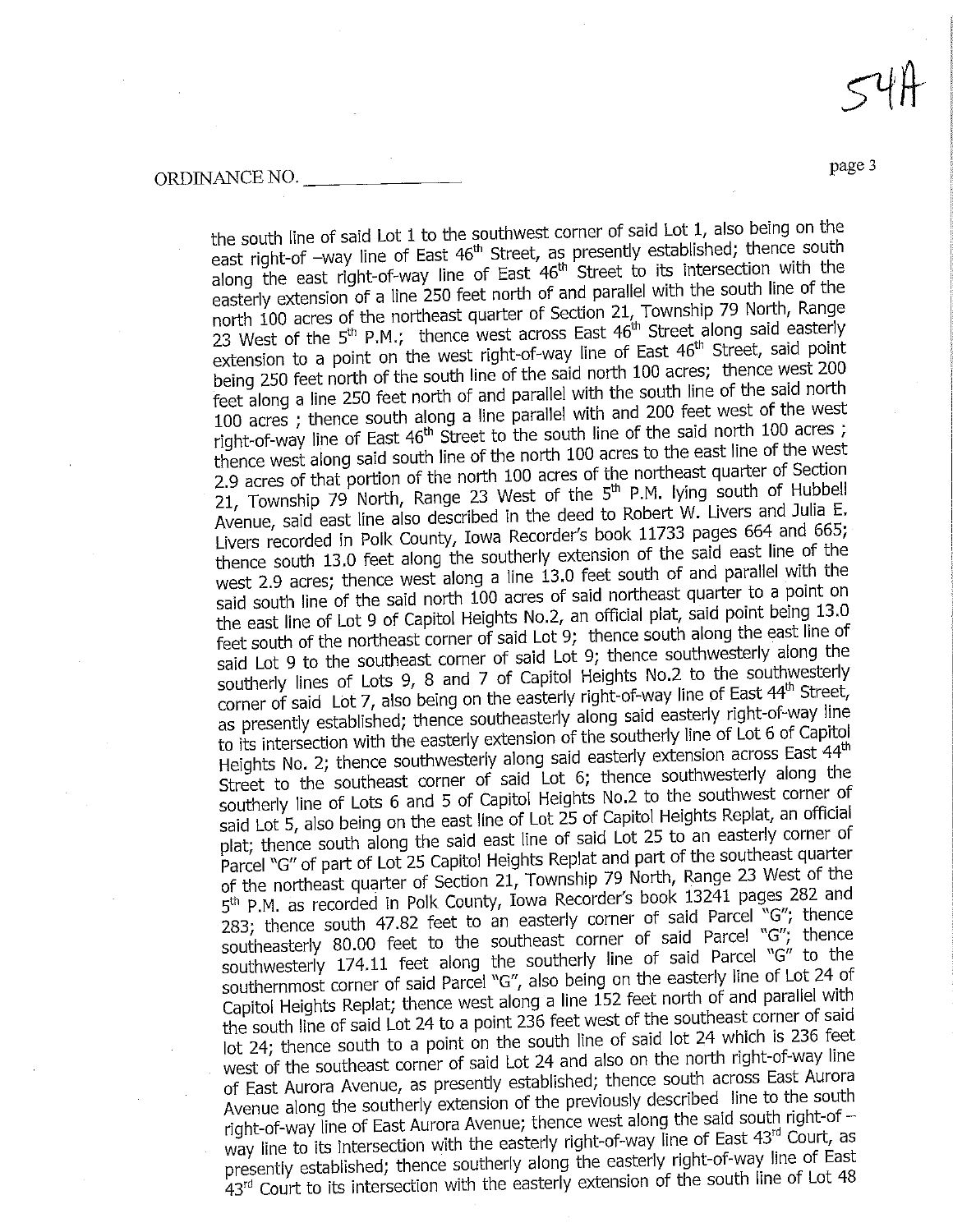of Capitol Heights Replat; thence west across East 43<sup>rd</sup> Court along the said easterly<br>extension of the said south line to the southeast corner of said Lot 48; thence west along said south line to the southwest corner of said Lot 48, also being on the east line of Lot 18 of Capitol Heights Replat; thence south along the east line of said Lot 18 to the southeast corner of said Lot 18; thence west along the south line of Lots 18, 17, 16, 15 and 14 of Capitol Heights Replat to the southwest corner of said Lot 14, also being on the east right-of-way line of East  $42<sup>nd</sup>$  Street, as presently established; thence south along the east right-of-way line of East 42<sup>nd</sup> Street to its intersection with the easterly extension of the south line of Lot 4 of Wilson Heights, intersection with the east of the extension of the easterly an official plat; thence west across East 42<sup>nd</sup> Street along the said easterly extension of the said south line to the southeast corner of said Lot 4; thence west along the south line of said Lot 4, the south line of Lot 7 of Katherine Place, an official plat, and the south line of Parcels "A" and "B" of a portion of lot  $\overline{7}$  of Katherine Place, as recorded in Polk County, Iowa Recorder's book 7358 page 378 to a point on the south line of said Parcel "A", said point also being the easternmost corner of Lot C of Castalia Plaza, an official plat; thence southwesterly along the southeasterly line of said Lot C to the southernmost corner of said Lot C; then north along the west line of said Lot C to its intersection with the southeasterly right-of-way line of Avenue Frederick M. Hubbell, as presently established; thence southwesterly along the southeasterly line of Avenue Frederick M. Hubbell to its intersection with the southerly extension of the west line of Lot 5 of Katherine Place, an official plat; thence north across Avenue Frederick M. Hubbell along said southerly extension and along the west line of said Lot 5 to the northwest corner of said Lot 5; thence east along the north line of said Lot 5 and Lot 6 of Katherine Place to the northeast corner of said Lot 6, also being on the west right-of- way line of East  $42<sup>nd</sup>$  Street, as presently established; thence north along the said west rightof East 72 Street, as presently established; the north 100 acres of the northeast quarter of Section 21, Township 79 North, Range 23 West of the 5<sup>th</sup> P. M., thence north along the west line of the said north  $10\bar{0}$  acres to its intersection with the southerly line of the abandoned Interurban Railway; thence northeasterly along the southerly line of said abandoned railway, also being the southerly line of Brownstone Estates, an official plat, to its intersection with the west right-of-way line of East 46<sup>th</sup> Street, as presently established; thence north along said west rightof-way line to its intersection with the north right-of-way line of East Broadway Avenue, as presently established; thence easterly along the north right-of-way line of East Broadway Avenue and its continuation as the northwesterly right-of-way line of Hubbell Avenue to its intersection with the west line of the southeast quarter of the southwest quarter of said Section 15; thence north along said west line and its prolongation as the west line of the northeast quarter of the southwest quarter of said Section 15 and its prolongation as the west line of the southeast quarter of the said Section 15 and its problem as the west line of the south of the dinning. northwest quarter of said Section 15 to the point  $\cdots$  by

WHEREAS, the Original Area may also be described as follows:

Original Area (amended description)<br>Beginning at the point of intersection of the west line of the southeast quarter of the northwest quarter of Section 15, Township 79 North, Range 23 West of the 5th the northwest quarter of Section 15, Township 79 Northway line of Relocated United States Principal Meridian with the westerly right-of-way line of Relocated United States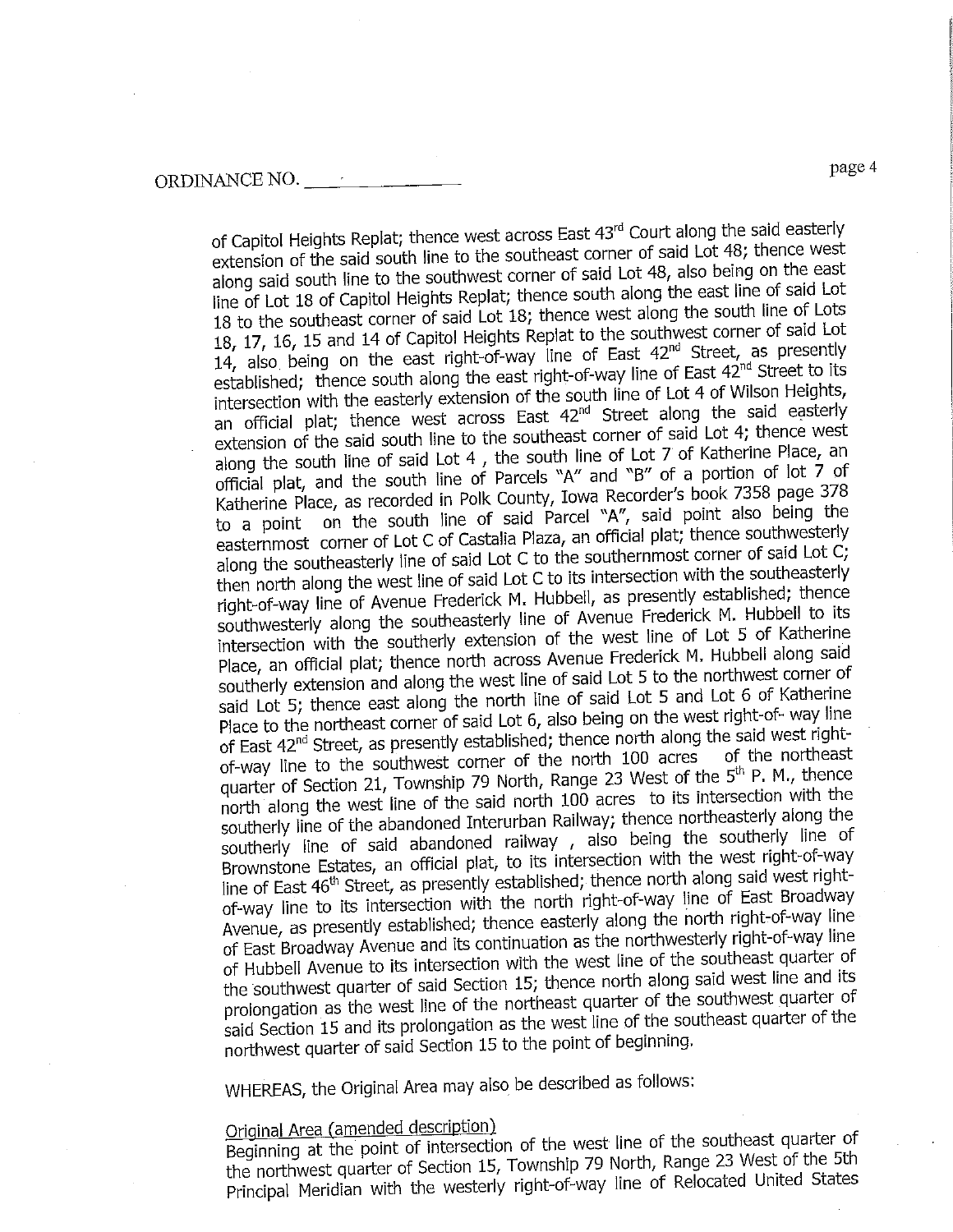P.M.; thence west along said south line to the southwest corner of the northwest quarter of the northeast quarter of said Section 22, also being on the east line of Broadway Business Park Plat 2, an official plat; thence south along the east line of Broadway Business Park Plat 2, also being the west line of the south half of the

northeast quarter of said Section 22, to the southeast corner of said Broadway Business Park Plat 2, also being the southwest corner of the northeast quarter of said Section 22; thence west along the south line of said Broadway Business Park Plat 2 to the southwest corner of lot 12 of said Broadway Business Park Plat 2, also being the southeast corner of Lot B of Summersfield Plat 1, an official plat; thence west along the south line of said Lot B to its intersection with the southerly extension of the east line of Lot 20 of Summersfield Plat 1; thence north along said extension of the east line to the northernmost corner of said lot B, also being on the west line of Lot 12 of Broadway Business Park Plat 2, and also being on the east line of Summersfield Plat 1; thence north along the west line of Broadway Business Park Plat 2 to the northwest corner of Lot  $\overline{4}$  of Broadway Business Park Plat 2, also being on the west line of the northeast quarter of the northwest quarter of Section 22, Township 79 North, Range 23 West of the 5th P.M.; thence north along the west line of the northeast quarter of the northwest quarter of Section 22, Township 79 North, Range 23 West of the 5th P.M. to the southeast corner of Lot 45 of Glenn Acres, an official plat; thence west along the south line of said Glenn Acres to the southwest corner of Lot 42 of Glenn Acres, said corner being on the east line of Lot A of said Gienn Acres; thence south along said east line to its intersection with the easterly extension of the south line of Lot 41 of said Glenn Acres; thence west along said easterly extension to the southeast corner of said Lot 41; thence west along the south line of said Lot 41 to the southwest corner of said Lot 41; thence north 100 feet along the west line of said Lot 41; thence west along a line 100 feet north of and parallel with the south line of Lot 40 of said Glenn Acres to the east line of Lot 39 of said Glenn Acres; thence south along the east line of said Lot 39 and its southerly extension to the south line of Lot 37 of said Glenn Acres; thence west along the south line of said Lot 37 to the southwest corner of said Lot 37; thence south along the east line of Lot 4 of said Glenn Acres to the southeast corner of said Lot 4, also being an easterly corner of Lot 1 of Summersfield Plat 2, an official plat; thence southerly along the southerly extension of the east line of Lot 4 of said Glenn Acres, 46.43 feet to an easterly corner of said Lot 1; thence west 27.63 feet to an easterly corner of said Lot 1; thence south 60.00 feet to the southeast corner of said Lot 1; thence west along the south line of said Lot 1 to the southwest corner of said Lot 1, also being on the east right-of  $$ way line of East 46th Street, as presently established; thence south along said east right-of-way line of to its intersection with the easterly extension of a line 250 feet north of and parallel with the south line of the north 100 acres of the northeast quarter of Section 21, Township 79 North, Range 23 West of the 5th P.M.; thence west across said East 46th Street along said easterly extension to a point on the west right-of-way line of said East 46th Street, said point being 250 feet north of the south line of the said north 100 acres, thence west 200 feet along a line 250 the south line of the said north 100 detectors and  $\alpha$  the said north 100 acres; thence feet norul of and parallel with the south line of the same said north 100 acres; thence

Highway 65, as presently established; thence southeasterly along said westerly<br>right-of-way line to its intersection with the south line of the northwest quarter of the northeast quarter of Section 22, Township 79 North, Range 23 West of the 5th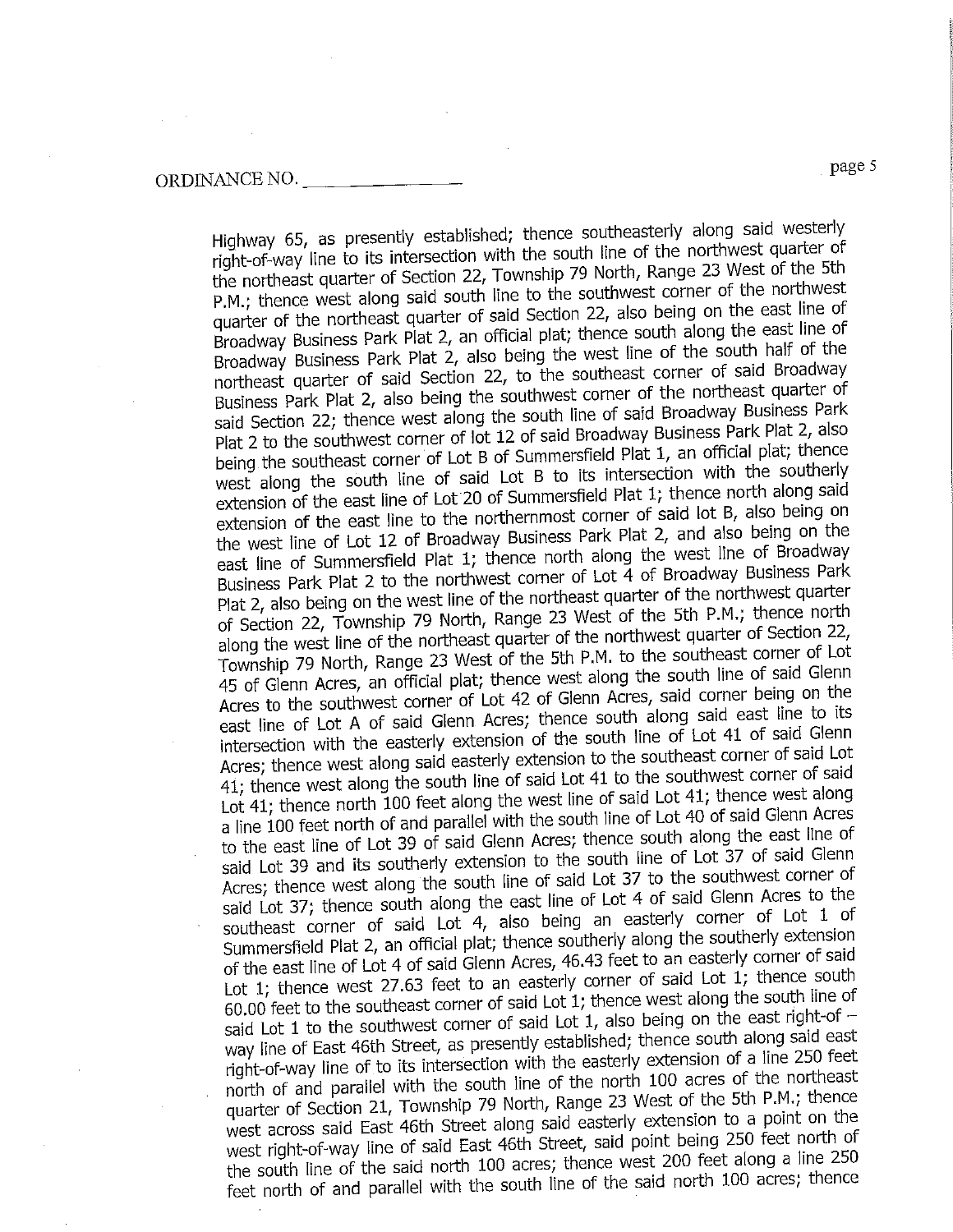DINANCE NO.

south along a line parallel with and 200 feet west of the west right-of-way line of<br>said East 46th Street to the south line of the said north 100 acres; thence west along said south line of the north 100 acres to the east line of the west 2.9 acres of that portion of the north 100 acres of the northeast quarter of Section 21, Township 79 North, Range 23 West of the 5th P.M. lying south of Hubbell Avenue, said east line also described in the deed to Robert W. Livers and Julia E. Livers recorded in Polk County, Iowa Recorder's book 11733 pages 664 and 665; thence south 13.0 feet along the southerly extension of the said east line of the west 2.9 acres; thence west along a line 13.0 feet south of and parallel with the said south line of the said north 100 acres of said northeast quarter to a point on the east line of Lot 9 of Capitol Heights No.2, an official plat, said point being 13.0 feet south of the northeast corner of said Lot 9; thence south along the east line of said Lot 9 to the southeast corner of said Lot 9; thence southwesterly along the southerly lines of Lots 9, 8 and 7 of said Capitol Heights No.2 to the southwesterly corner of said Lot 7, also being on the easterly right-of-way line of East 44th Street, as presently established; thence southeasterly along said easterly right-of-way line to its intersection with the easterly extension of the southerly line of Lot 6 of said Capitol Heights No. 2; thence southwesterly along said easterly extension across East 44th Street to the southeast corner of said Lot 6; thence southwesterly along the southerly line of Lots 6 and 5 of said Capitol Heights No.2 to the southwest corner of said Lot 5, also being on the east line of Lot 25 of Capitol Heights Replat, an official plat; thence south along the said east line of said Lot 25 to an easterly corner of Parcel "G" of part of said Lot 25, Capitol Heights Replat and part of the southeast quarter of the northeast quarter of Section 21, Township 79 North, Range 23 West of the 5th P.M. as recorded in Polk County, Iowa Recorder's book 13241 pages 282 and 283; thence south 47.82 feet to an easterly corner of said Parcel " $G''$ ; thence southeasterly 80.00 feet to the southeast corner of said Parcel " $G''$ ; thence southwesterly 174.11 feet along the southerly line of said Parcel "G" to the southernmost corner of said Parcel "G", also being on the easterly line of Lot 24 of said Capitol Heights Replat; thence west along a line 152 feet north of and parallel with the south line of said Lot 24 to a point 236 feet west of the southeast corner of said lot 24; thence south to a point on the south line of said lot 24 which is 236 feet west of the southeast corner of said Lot 24 and also on the north right-of-way line of East Aurora Avenue, as presently established; thence south across said East Aurora Avenue along the southerly extension of the previously described line to the south right-of-way line of said East Aurora Avenue; thence west along the said south right-of-way line to its intersection with the easterly right-of-way line of East 43rd Court, as presently established; thence southerly along said easterly right-ofway line of said East 43rd Court to its intersection with the easterly extension of the south line of Lot 48 of said Capitol Heights Replat; thence west across East 43rd Court along the said easterly extension of the said south line to the southeast corner of said Lot 48; thence west along said south line to the southwest corner of said Lot 48, also being on the east line of Lot 18 of said Capitol Heights Replat; thence south along the east line of said Lot 18 to the southeast corner of said Lot 18; thence west along the south line of Lots 18, 17, 16, 15 and 14 of said Capitol Heights Replat to the southwest corner of said Lot 14, also being on the east rightof-way line of East 42nd Street, as presently established; thence south along said of-way line of East 42nd Street, as presently establishing. east right-of-way line of said East 42nd Street to its inter-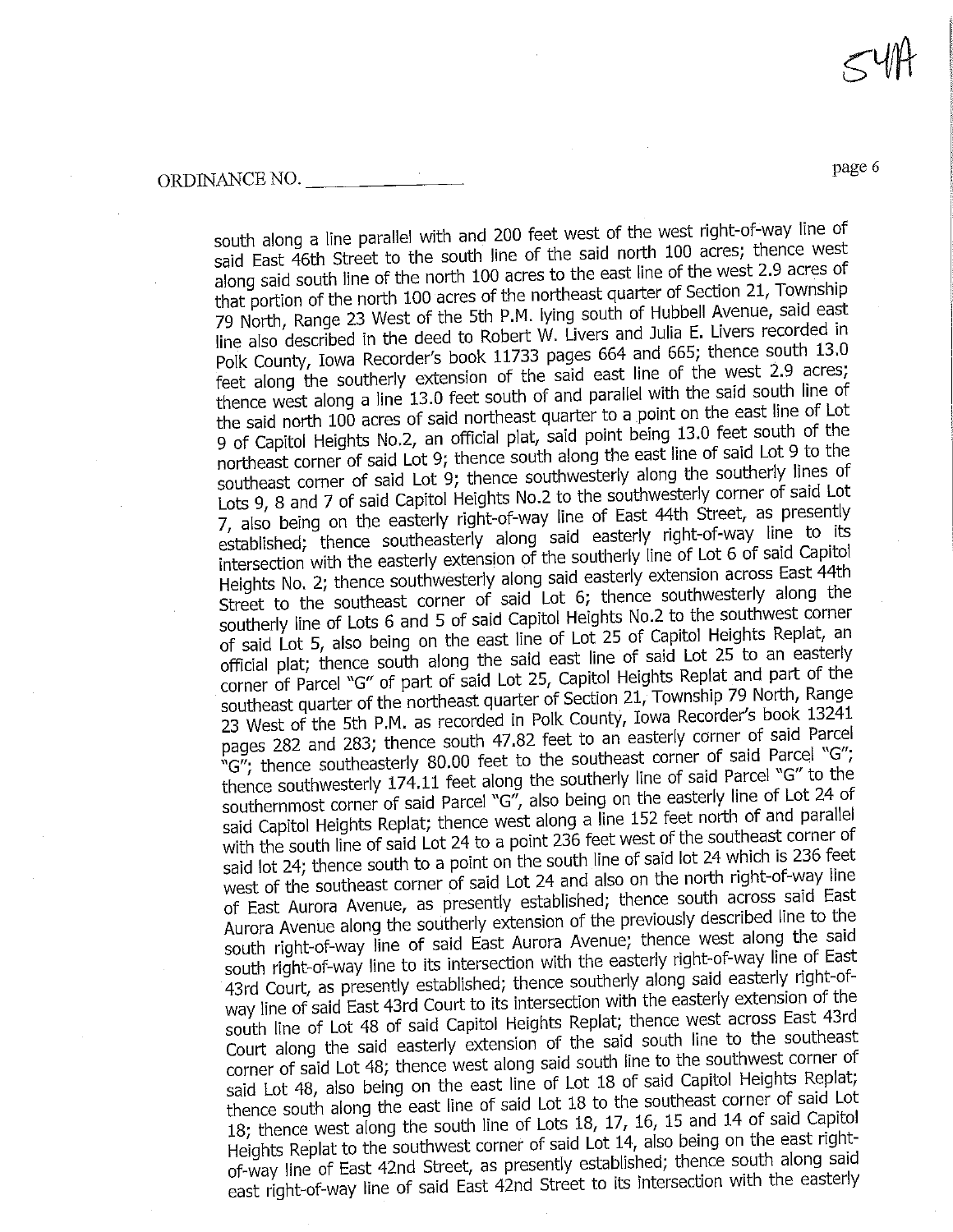extension of the south line of Lot 4 of Wilson Heights, an official plat; thence west<br>across East 42nd Street along the said easterly extension of the said south line to the southeast corner of said Lot 4; thence west along the south line of said Lot 4, and along the south line of Lot 7 of Katherine Place, an official plat, and along the south line of Parcels "A" and "B" of a portion of lot 7 of said Katherine Place, as recorded in Polk County, Iowa Recorder's book 7358 page 378 to a point on the south line of said Parcel "A", said point also being the easternmost corner of Lot C of Castalia Plaza, an official plat; thence southwesterly along the southeasterly line of said Lot C to the southernmost corner of said Lot C; thence north along the west line of said Lot C to its intersection with the southeasterly right-of-way line of Hubbell Avenue, as presently established; thence southwesterly along the southeasterly line of Hubbell Avenue to its intersection with the southerly extension of the west line of Lot 5 of said Katherine Place; thence north across Hubbell Avenue along said southerly extension and along the west line of said Lot 5 to the northwest corner of said Lot 5; thence east along the north line of said Lot 5 and Lot 6 of said Katherine Place to the northeast corner of said Lot 6, also being on the west right-of-way line of said East 42nd Street, as presently established, thence north along said west right-of-way line to the southwest corner of the north 100 acres of the northeast quarter of Section 21, Township 79 North, Range 23 West of the 5th P.M., thence north along the west line of the said north 100 acres to its intersection with the southerly line of the abandoned Interurban Railway; thence northeasterly along the said southerly line of said abandoned railway, also being the southerly line of Brownstone Estates, an official plat, to its intersection with the west right-of-way line of said East 46th Street; thence north along said west rightof-way line to its intersection with the north right-of-way line of East Broadway Avenue, as presently established; thence easterly along the north right-of-way line of said East Broadway Avenue and its continuation as the northwesterly right-ofway line of said Hubbell Avenue to its intersection with the west line of the southeast quarter of the southwest quarter of said Section 15; thence north along said west line and its prolongation as the west line of the northeast quarter of the southwest quarter of said Section 15 and its prolongation as the west line of the  $\frac{1}{2}$  guarder of said Section 25 and its property of said Section 15 to the point of southeast quarter of the northwest quarter of said Section 15 to the point of

beginning.<br>WHEREAS, by the First Amendment to the NE Economic Development District Urban WHEREAS, by the First American to First American accrited by law, said Urban Renewal  $R$ enewal Plan, after public notice and hearing as preserved by lave  $\ell$  said Urban Renewal Renewal Renewal Renewal Renewal Renewal Renewal Renewal Renewal Renewal Renewal Renewal Renewal Renewal Renewal Renewal Renewal

- Plan was amended and adopted to:<br>
a) Change the name of the Urban Renewal Area from the "NE Economic Development District Urban Renewal Area" to the "NE Hubbell Avenue Urban Renewal Area";
	- b) Change the name of the Urban Renewal Plan from "NE Economic Development District Urban Renewal Plan" to "NE Hubbell Avenue Urban Renewal Plan";
	- $D$ Burict Urban Renewal Plan" to "NE Hubbell"  $c$ ) Expand the Urban Renewal Area to include the  $2<sub>1</sub>$ follows: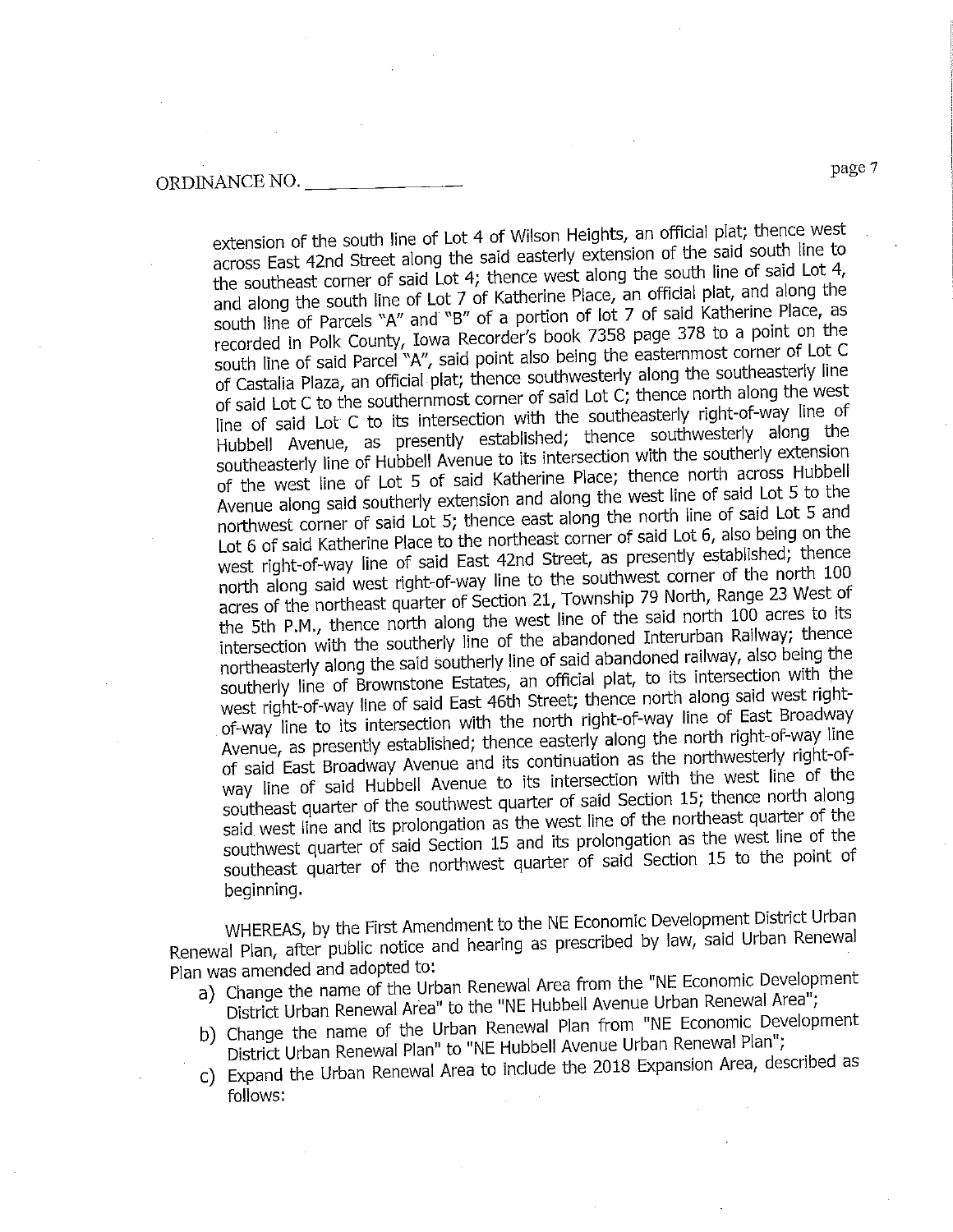2018-1 Expansion Area<br>All that part of the South 1/2 of the Northeast 1/4 of Section 22, Township 79 North, Range 23 West of the 5th P.M., located west of Iowa Highway 65, now  $M_{\odot}$  Range 23 West of the star P.M., located west  $\sim$  10 Maines. Polk County, Iowa. included in and forming a part of the City  $\sim$ 

THEREAS, the continuum independent of the incremental tax resources of the expanded  $\overline{AB}$  is such as to require application of the incremental tax resources of the expanding tax resources of the expanded density of the expanded of the expanding of the expanded of the expanded of the expanding of the e

area; and<br>WHEREAS, indebtedness has been incurred by the City of Des Moines, Iowa, and additional indebtedness is anticipated to be incurred in the future to finance urban renewal altional indebtedness is anticipated to be included to finance the future  $\alpha$  and  $\alpha$  and  $\alpha$  in the future of  $\alpha$  in the future of  $\alpha$  in the future of  $\alpha$  in the future of  $\alpha$  in the future of  $\alpha$  in the future dertakings within the expanded NE Hubbeit Area; and the new Renewal Area; and area; and area; and are new Renewal Area; and area; and area; and area; and area; and area; and area; and area; and area; and area; and area; an

WHEREAS, the City Council of the City of Des Moines, Iowa, desires to provide for<br>the division of revenue from taxation in the expanded NE Hubbell Avenue Urban Renewal  $\epsilon$  division of revenue in the division in the expanding ME Hubbert Avenue Of Section 403.19 of the 2017 Area as above described, in accordance with the provisions of Section 403.19 of the 2017 Code of Iowa, as amended.

NOW THEREFORE, BE IT ORDAINED, by the City Council of the City of Des Moines,

Iowa, as follows:<br>Section 1. That the taxes levied on the taxable property in the urban renewal area known as the NE Hubbell Avenue Urban Renewal Area (formerly known as the NE Economic Development District Urban Renewal Area) legally described in the preamble hereof, by and for the benefit of the State of Iowa, City of Des Moines, Iowa, County of Polk, Des Moines Independent Community School District, Southeast Polk Community pik, Des Moines Independent Community School District  $\alpha$  District, and an other taxing districts from a  $\alpha$  and  $\alpha$  and  $\alpha$  this effective data of this effective data of this effective data of this effective data of this effective data of the effective data of this effe

Ordinance shall be divided as hereinafter in this Ordinance provided.<br>Section 2. That portion of the taxes which would be produced by the rate at which the tax is levied each year by or for each of the taxing districts taxing property in said Urban Renewal Area upon the total sum of the assessed value of the taxable property in said Urban Renewal Area as shown on the assessment roll as of January 1 of the calendar year preceding the first calendar year in which the City of Des Moines certifies to the county auditor the amount of loans, advances, indebtedness, or bonds payable from the division of property tax revenue shall be allocated to and when collected be paid into the insion of property tax revenue shall be allocated to and taxing district into which all  $F_{\text{H}}$  for the respective taxing district as taxes by  $F_{\text{H}}$ 

other property taxes are paid.<br>Section 3. Except as provided in Section 403.19 of the 2017 Code of Iowa, as amended, that portion of the taxes each year in excess of the base period taxes determined as provided in Section 2 of this Ordinance shall be allocated to and when collected be paid into a special tax increment fund hereby established, to pay the principal of and interest on loans, monies advanced to, indebtedness, whether funded, refunded, assumed or otherwise, including bonds issued under the authority of Sections 403.9 and 403.12 of the 2017 Code of Iowa, as amended, incurred by the City of Des Moines to 403.12 or the 2017 Code of Iowa, as amended, included, independent by City pursuant finance or remiance in whole or in part urban  $\mathbb{R}$